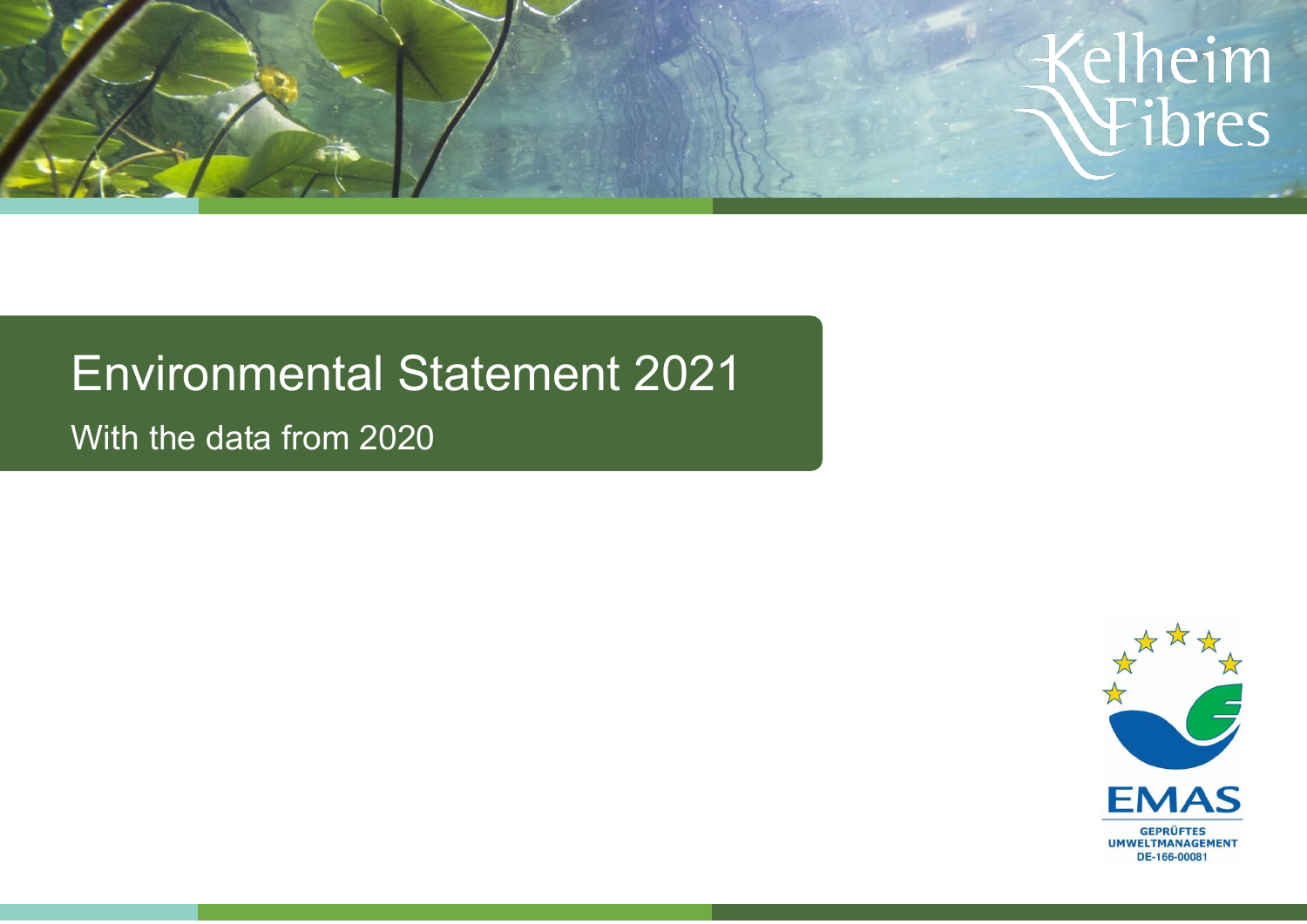# <span id="page-1-0"></span>Table of contents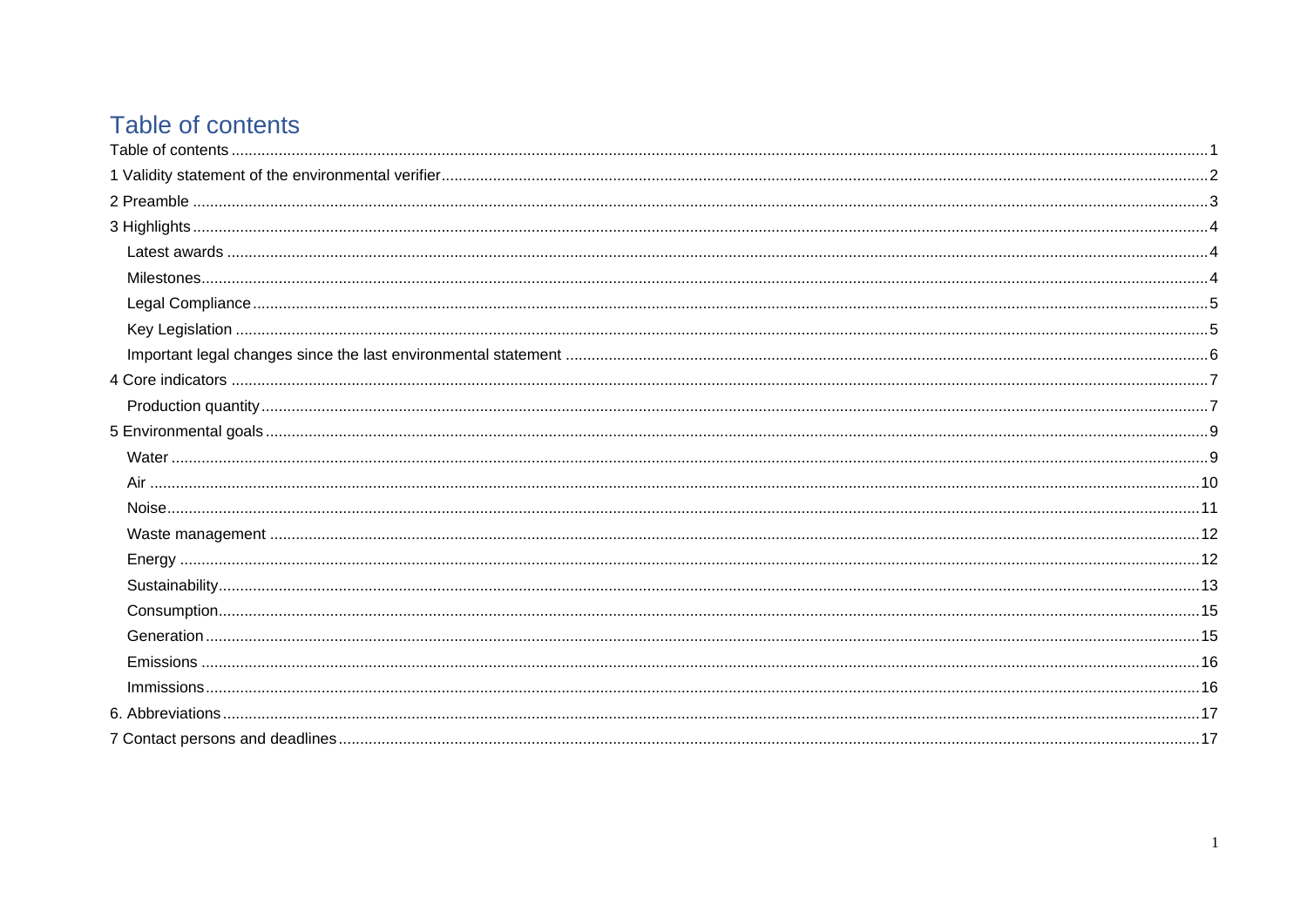### <span id="page-2-0"></span>1 Validity statement of the environmental verifier

The undersigned EMAS environmental verifiers Dr. Ulrich Wilcke with verifier registration number DE-V-0297, accredited and approved for the scope NACE 20 "Production of chemical products", as well as Jochen Buser with verifier registration number DE-V-0324, confirm to have verified that the site, as indicated in the present environmental statement of the organisation Kelheim Fibres GmbH with the registration number DE-166-00081, meets all requirements of Regulation (EC) No.1221 /2009 of the European Parliament and of the Council of 25 November 2009 as amended on August 28, 2017 and December 19, 2018 on the voluntary participation by organisations in a Community eco-management and audit scheme (EMAS).

By signing this declaration, it is confirmed that:

- the verification and validation have been carried out in full compliance with the requirements of Regulation (EC) No 1221/2009 as amended by Commission Regulation (EU) 2017/1505 and (EU) 2018/2026.

- the outcome of the verification and validation confirms that there is no evidence of non-compliance with the applicable legal requirements relating to the environment; and

- the data and information in the environmental statement reflect a reliable, credible and correct image of all the organisation's activities.

This statement cannot be equated with EMAS registration. EMAS registration can only be granted by a competent body under Regulation (EC) No 1221/2009. This document shall not be used as a stand-alone piece of public communication.

Berlin.



Dr. Ulrich Wilcke Umweltgutachter DE-V-0297



**Jochen Buser** Umweltgutachter DE-V-0324

**GUT Certifizierungsgesellschaft** für Managementsysteme mbH Umweltqutachter DE-V-0213

Eichenstraße 3 b D-12435 Berlin

+49 30 233 2021-0 Tel: +49 30 233 2021-39 Fax: E-Mail: info@gut-cert.de

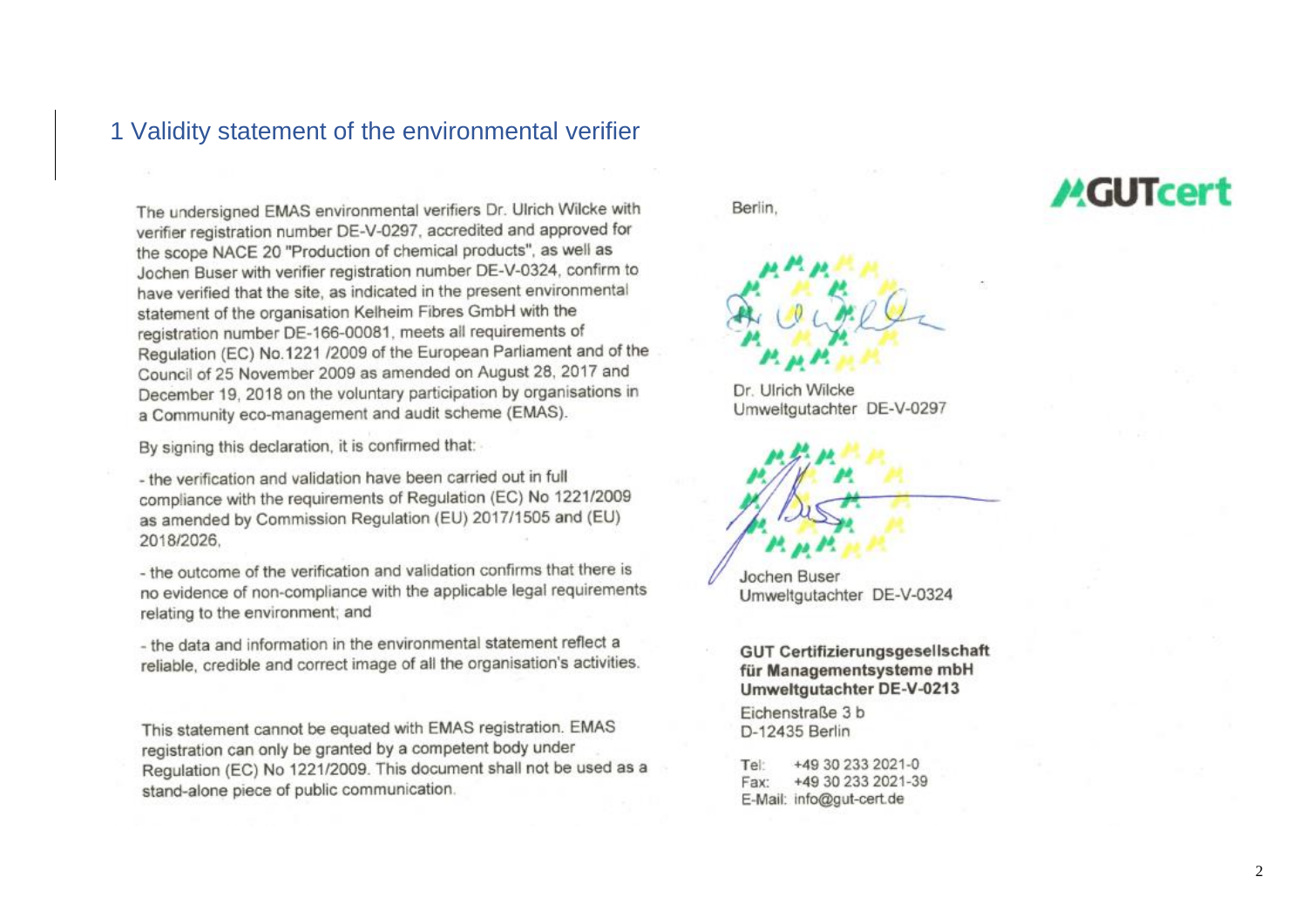## <span id="page-3-0"></span>2 Preamble

#### Dear Readers,

Contrary to all hopes, the Corona crisis continues to dominate our daily lives. In addition to the health and economic threat posed by the virus itself, the pandemic also shows us the vulnerabilities of our globally networked economy: Covid-19 is causing ongoing disruptions to supply chains. Supply bottlenecks and exorbitant commodity prices are also affecting production in many sectors.

At the same time, new studies paint an increasingly dramatic picture of our environmental and climate situation. Climate protection, resource efficiency, the fight against plastic waste and the preservation of biodiversity are challenges that politics alone cannot solve, so everyone must take on this responsibility.

What is our contribution? As a medium-sized manufacturer of viscose speciality fibres, we want to create solutions that enable a healthy and sustainable lifestyle while protecting the environment for future generations.

The decision of the EU Commission to follow scientific evidence and NOT classify viscose fibres as plastic within the framework of the directive on single-use plastics is of central importance for us in this context. It confirms that our viscose fibres are a fully biodegradable and thus environmentally friendly alternative to synthetic fibres in a variety of disposable products, e.g., in hygiene articles.

But it is not only our products that are designed to protect the environment - in 2020 Kelheim Fibres became the first viscose fibre manufacturer in the world to be validated under EMAS. Above all, this demanding environmental management system requires absolute transparency and a continuous improvement process - and constantly puts all aspects of our actions to the test, from raw material procurement to energy use and production. Our first published sustainability report provides a comprehensive insight into our environmental performance.

Another milestone in the reporting year is our cooperation with the Swedish textile recycling company Renewcell: together we are working on the large-scale production of viscose fibres from the textile recyclate Circulose®. This collaboration paves the way to a fully closed European loop where textile waste is collected, recycled and regenerated into new Circulose® fibres for people who want to significantly reduce their fashion footprint.

We have achieved a lot this year, despite the difficult conditions caused by the pandemic. I would like to thank all our employees for this. With their commitment and expertise, we will continue to build on our pioneering role in the industry.

Yours, Craig Barker

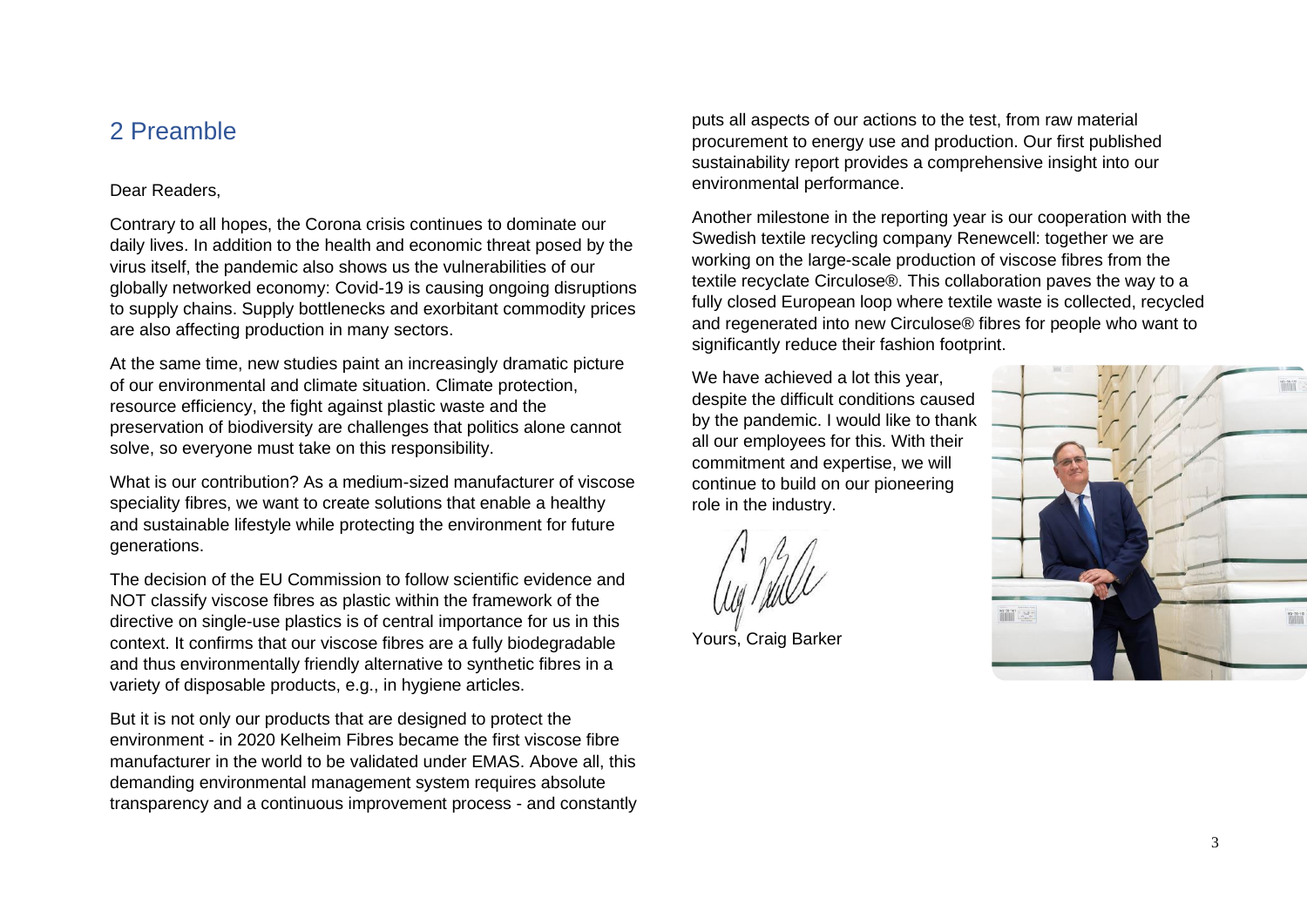# <span id="page-4-0"></span>3 Highlights

#### <span id="page-4-1"></span>Latest awards

- Ranked among the top 3 viscose fibre producers in the 2021 Hot Button Ranking of the non-profit organisation Canopy for the protection of ancient and endangered forests.
- Awarded Gold in the CSR rating by EcoVadis, ranking among the top 3 % of all evaluated companies.
- Nomination for the German Sustainability Award in the category "Biodiversity" for the concept of our biodegradable fibres for absorbent hygiene products (AHP).
- 2nd place in the "Cellulose Fibre Innovation of the Year 2021" Award.
- Finalist in the Sustainability Heroes Award with our fibres for absorbent hygiene products (AHP).

#### <span id="page-4-2"></span>**Milestones**

- Together with Renewcell, we are entering into a long-term commercial collaboration to create the crucial missing link for a circular economy for textiles in Europe.
- The European Commission confirms under SUPD legislation that viscose is NOT classified as a plastic.
- We join the UN Global Compact to support the adoption of sustainable and socially responsible policies.
- We join the ZDHC Roadmap to Zero programme.
- We join the Bavarian Environmental and Climate Pact to support sustainable development in Bavaria.
- Kelheim Fibres becomes the first viscose fibre manufacturer in the world with an EMAS-validated environmental management system.
- Kelheim Fibres is the world's leading viscose fibre manufacturer in terms of air pollution control.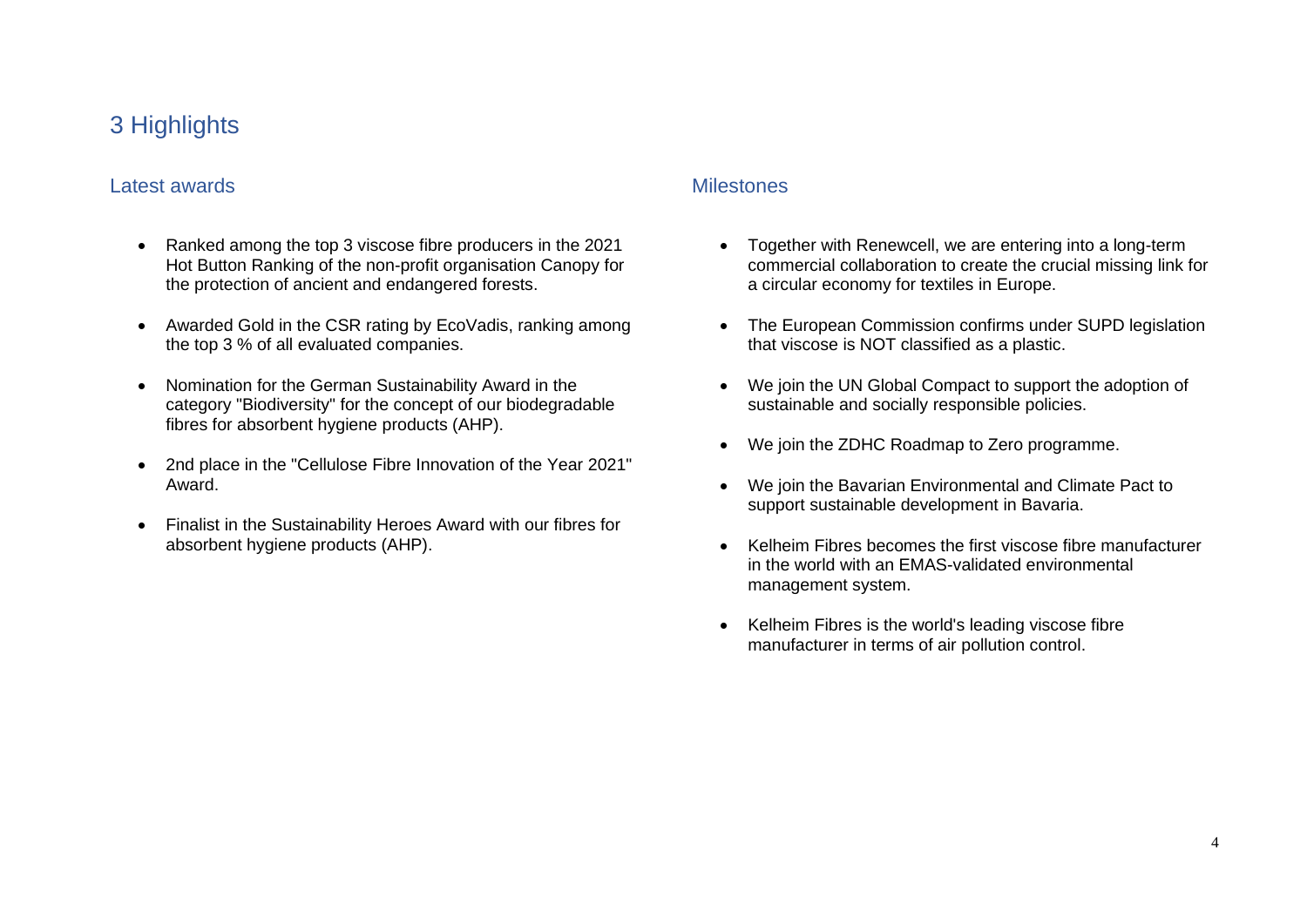### <span id="page-5-0"></span>Legal Compliance

EMAS stands for continuous improvement of environmental performance. This improvement process is based on a functioning environmental management system that has its origins in a legal tracking system. Full legal tracking stands for the consolidation of all applicable areas of law in a legal register that is constantly maintained and updated. Internally, we monitor compliance with regulations through the activities of appointed officers for waste, water protection and immission control, for example, and through internal audits. External monitoring by authorities also takes place in various annual inspections such as

- the IE monitoring (Industrial Emissions Directive),
- the monitoring of the residue incineration plant,
- the annual wastewater discussion on the operation of the biological wastewater treatment plant, the fire protection inspection.

### <span id="page-5-1"></span>Key Legislation

Kelheim Fibres is subject to a wide range of legislation. Essential legal regulations include the following laws plus the associated ordinances and administrative regulations:

- the Federal Immission Control Act (BImSchG)
- the Recycling Management Act (KrWG)
- the Water Resources Act (WHG)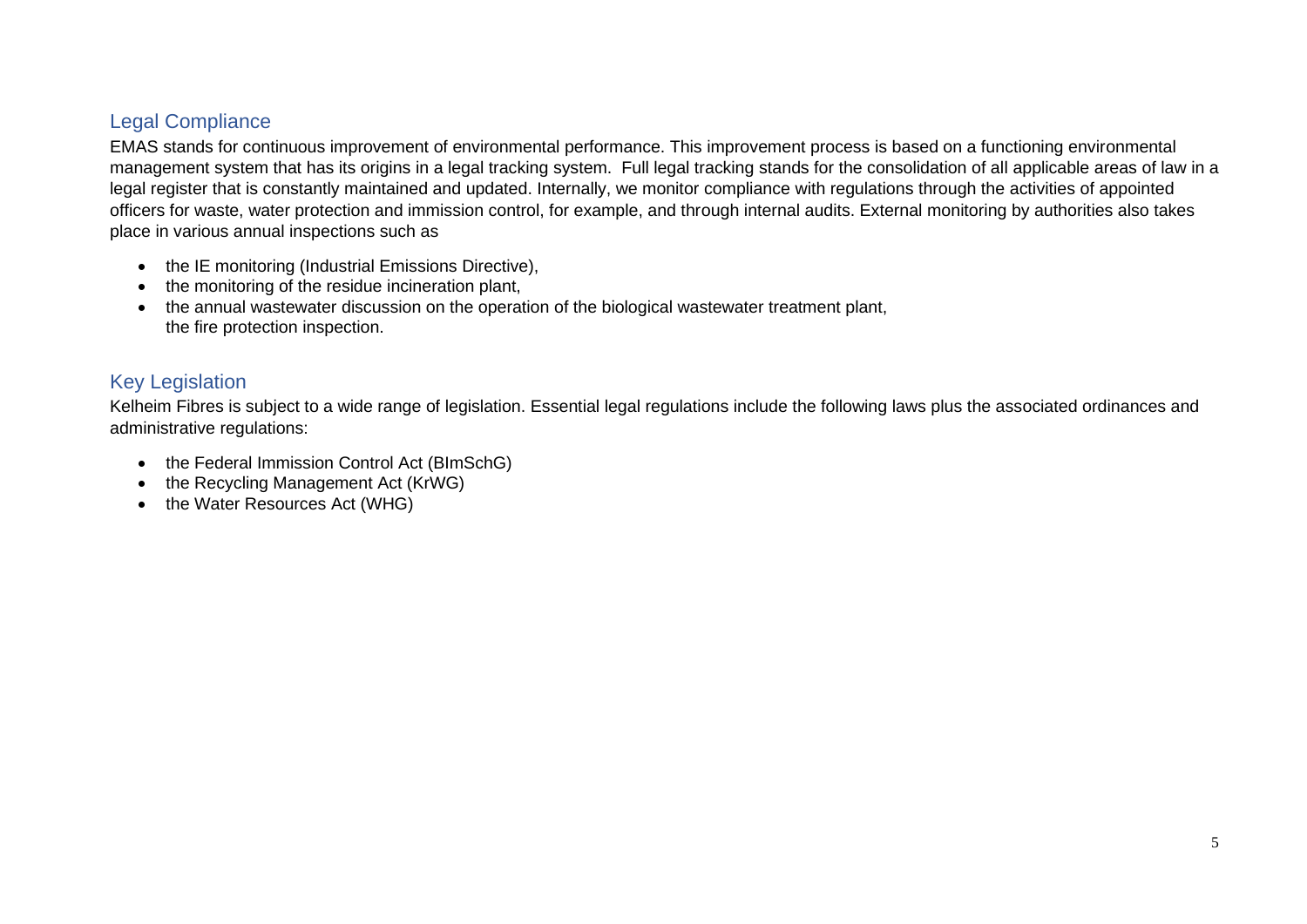<span id="page-6-0"></span>Important legal changes since the last environmental statement

#### *Air:*

- TA Luft -> Inclusion of the Odour Immission Directive
- 13th BImSchV
- 17th BlmSchV/BVT

#### *Water*

• Update of Annex 22 of the Water Framework Directive → implemented in an amendment notice (Wastewater Ordinance)

#### *Energy*

- Fuel Emissions Trading
- Implementation of the Greenhouse Emissions Trading Act in the National Allocation Plan IV

#### *Sustainability:*

- Labelling Regulation in connection with Single Use Plastic Directive (SUPD): Viscose fibres do not fall under the SUPD
- Green Deal/Fit for 55

#### *REACH:*

- Microplastics Restriction Procedure
- Specifications for skin sensitising substances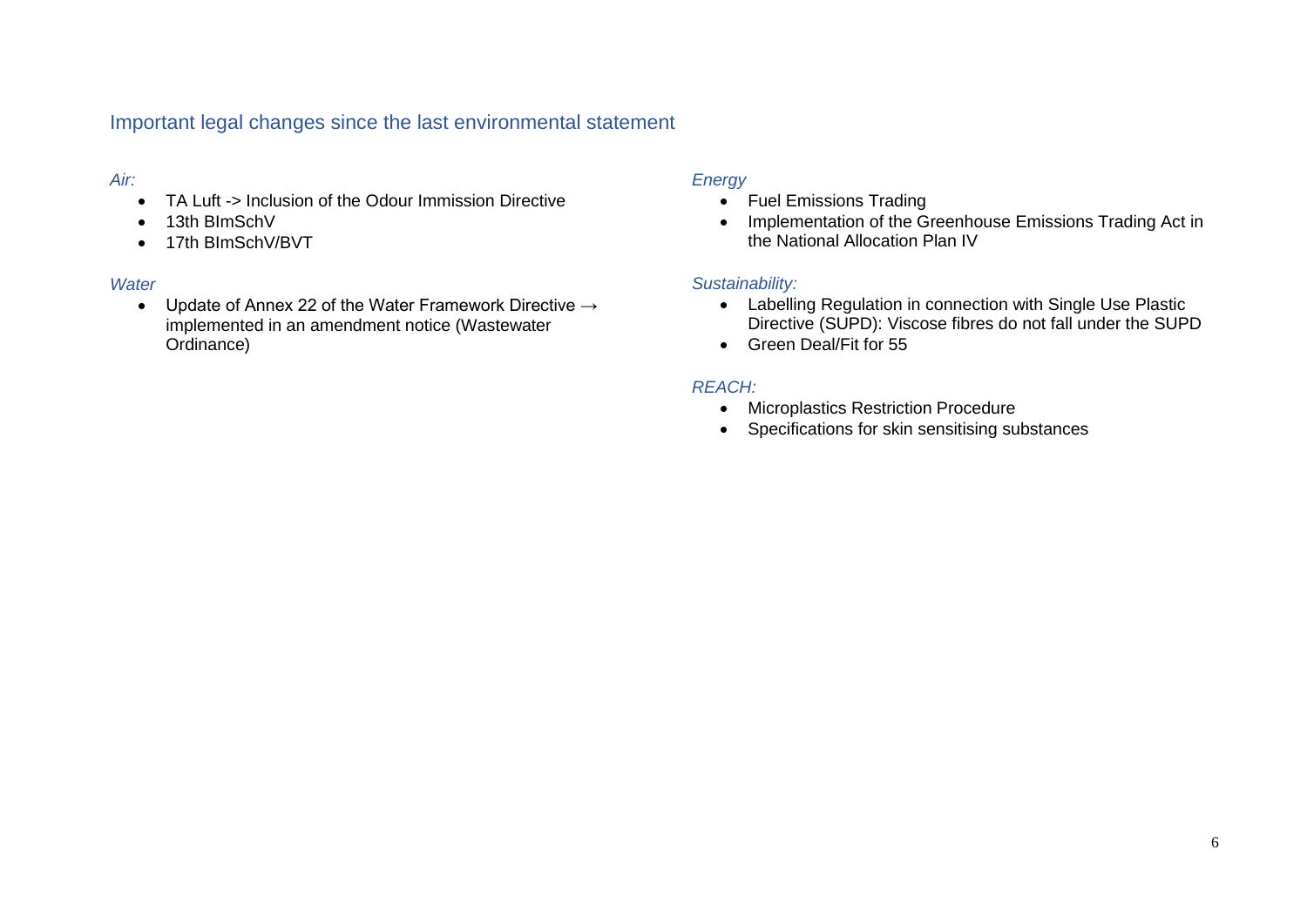# <span id="page-7-0"></span>4 Core indicators

Core indicators have been established so as to better present the environmental performance of our company. After the big fire in 2018, we are currently still in the phase of rebuilding our spinning room. Production capacity is therefore limited. Until the completion of the construction measures and the resumption of full production in 2022, the figures are mainly affected by these low production capacities. This has led to an increase in specific indicators as of 2018, as site facilities must continue to operate even if production is lower.

|                                |             | <b>Absolute figures</b> |             |                |       | Values for input/output related to production quantities |       |               |  |  |  |  |
|--------------------------------|-------------|-------------------------|-------------|----------------|-------|----------------------------------------------------------|-------|---------------|--|--|--|--|
|                                | 2018        | 2019                    | 2020        | <b>Unit</b>    | 2018  | 2019                                                     | 2020  | Unit          |  |  |  |  |
| <b>Production quantity</b>     |             |                         |             |                |       |                                                          |       |               |  |  |  |  |
| Fibres produces                | 63.765      | 40.852                  | 55.521      | t              |       |                                                          |       |               |  |  |  |  |
| <b>Energy</b>                  |             |                         |             |                |       |                                                          |       |               |  |  |  |  |
| Current                        | 84.473.000  | 72.133.000              | 86.376.490  | kWh            | 1.325 | 1.766                                                    | 1.556 | kWh/t fibre   |  |  |  |  |
| Steam                          | 478.903.000 | 370.326.000             | 411.489.848 | kWh            | 7.510 | 9.065                                                    | 7.411 | kWh/t fibre   |  |  |  |  |
| Renewable energy consumption   | 0           | 0                       | 0           | kWh            | 0     | $\Omega$                                                 | 0     | kWh/t fibre   |  |  |  |  |
| Fuel for vehicles              | 249.882     | 202.478                 | 178.654,6   | kWh            | 3,92  | 4,96                                                     | 3,2   | kWh/t fibre   |  |  |  |  |
| <b>Material</b>                |             |                         |             |                |       |                                                          |       |               |  |  |  |  |
| Pulp                           | 65.890      | 42.411                  | 57.328      | t              | 1,033 | 1,038                                                    | 1,033 | t/t fibre     |  |  |  |  |
| NaOH                           | 33.895      | 21.195                  | 28.661      | t              | 0,532 | 0,519                                                    | 0,519 | t/t fibre     |  |  |  |  |
| H <sub>2</sub> SO <sub>4</sub> | 49.758      | 30.761                  | 41.785      | t              | 0,780 | 0,753                                                    | 0,753 | t/t fibre     |  |  |  |  |
| CS <sub>2</sub>                | 5.645       | 3.735                   | 4.773       | t              | 0,089 | 0,091                                                    | 0,086 | t/t fibre     |  |  |  |  |
| <b>Water</b>                   |             |                         |             |                |       |                                                          |       |               |  |  |  |  |
| Well water                     | 13.232.890  | 13.252.014              | 14.014.095  | m <sup>3</sup> | 208   | 324                                                      | 252   | $m^3/t$ fibre |  |  |  |  |
| Danube water                   | 9.738.877   | 6.784.123               | 6.784.080   | m <sup>3</sup> | 153   | 166                                                      | 122   | $m^3/t$ fibre |  |  |  |  |
| City water                     | 23.538      | 22.062                  | 16.181      | m <sup>3</sup> | 0,369 | 0,540                                                    | 0,291 | $m^3/t$ fibre |  |  |  |  |

### <span id="page-7-1"></span>Production quantity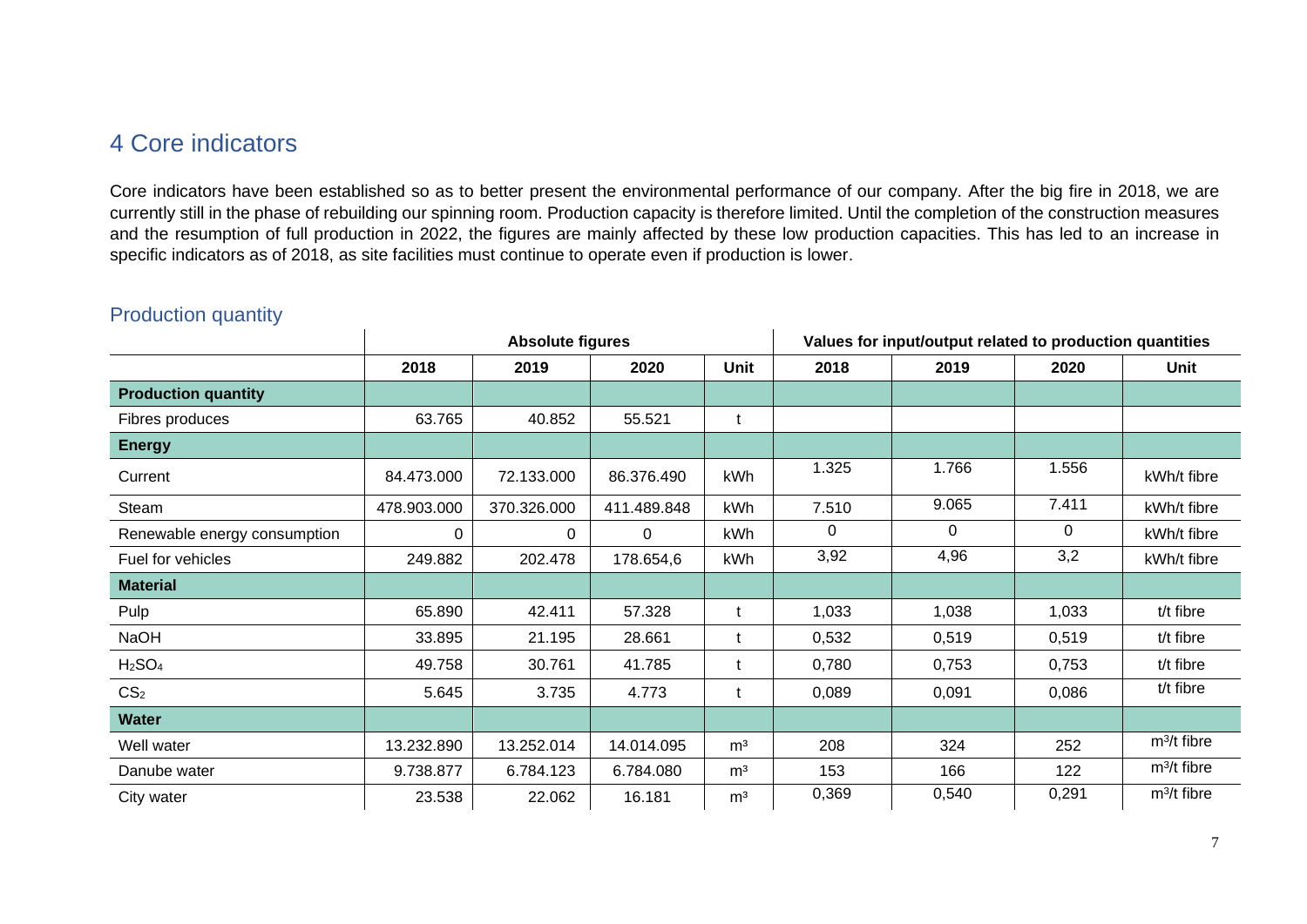| <b>Waste management</b>                        |                |                |         |                |         |                |                |                |
|------------------------------------------------|----------------|----------------|---------|----------------|---------|----------------|----------------|----------------|
| <b>Total waste</b>                             | 5.644          | 5.613          | 5.984   | $\mathbf t$    | 88,5    | 137,4          | 107,8          | kg/t fibre     |
| Process waste for recycling                    | 212            | 195            | 117     | t              | 3,3     | 4,8            | 2,1            | kg/t fibre     |
| Process waste for disposal                     | 2.184          | 2.114          | 2.062   | t              | 34,3    | 51,8           | 37,1           | kg/t fibre     |
| Other waste                                    | 3.248          | 3.304          | 3.805   | t              | 50,9    | 80,9           | 68,5           | kg/t fibre     |
| <b>Total hazardous waste</b>                   | 867            | 1.099          | 1.201   | t              | 13,6    | 26,9           | 21,6           | kg/t fibre     |
| Hazardous<br>for<br>process waste<br>recycling | 102            | 73             | 35      | t              | 1,6     | 1,8            | 0,6            | kg/t fibre     |
| for<br>Hazardous<br>process waste<br>disposal  | 153            | 141            | 113     | t              | 2,4     | 3,5            | 2,0            | kg/t fibre     |
| Other hazardous waste                          | 612            | 885            | 1.053   | t              | 9,6     | 21,7           | 19,0           | kg/t fibre     |
| <b>Land consumption</b>                        |                |                |         |                |         |                |                |                |
| Total land consumption                         | 211.934        | 211.934        | 211.934 | m <sup>2</sup> | 211.934 | 211.934        | 211.934        | m <sup>2</sup> |
| Total sealed area                              | 177.544        | 177.544        | 177.544 | m <sup>2</sup> | 177.544 | 177.544        | 177.544        | m <sup>2</sup> |
| Total near-natural area at the site            | 34.390         | 34.390         | 34.390  | m <sup>2</sup> | 34.390  | 34.390         | 34.930         | m <sup>2</sup> |
| Total near-natural area off the site           | $\blacksquare$ | $\blacksquare$ | ٠       |                |         | $\blacksquare$ | $\blacksquare$ |                |
| <b>Emissions</b>                               |                |                |         |                |         |                |                |                |
| Total greenhouse gas<br>$(Scope 1+2)$          | 98.195         | 96.0151        | 102.081 | t              | 1,54    | 2,35           | 1,84           | t/t fibre      |
| <b>Total dust</b>                              | 123            | 92             | 83      | kg             | 1,92    | 2,25           | 1,49           | g/t fibre      |
| SO <sub>2</sub>                                | 102.168        | 93.153         | 129.590 | kg             | 1,60    | 2,28           | 2,33           | kg/t fibre     |
| NO <sub>x</sub>                                | 48.262         | 40.836         | 55.904  | kg             | 0,76    | 1,00           | 1,00           | kg/t fibre     |
|                                                |                |                |         |                |         |                |                |                |

<sup>&</sup>lt;sup>1</sup> Due to the more detailed calculation, this value was adjusted in comparison to the Environmental Statement 2020.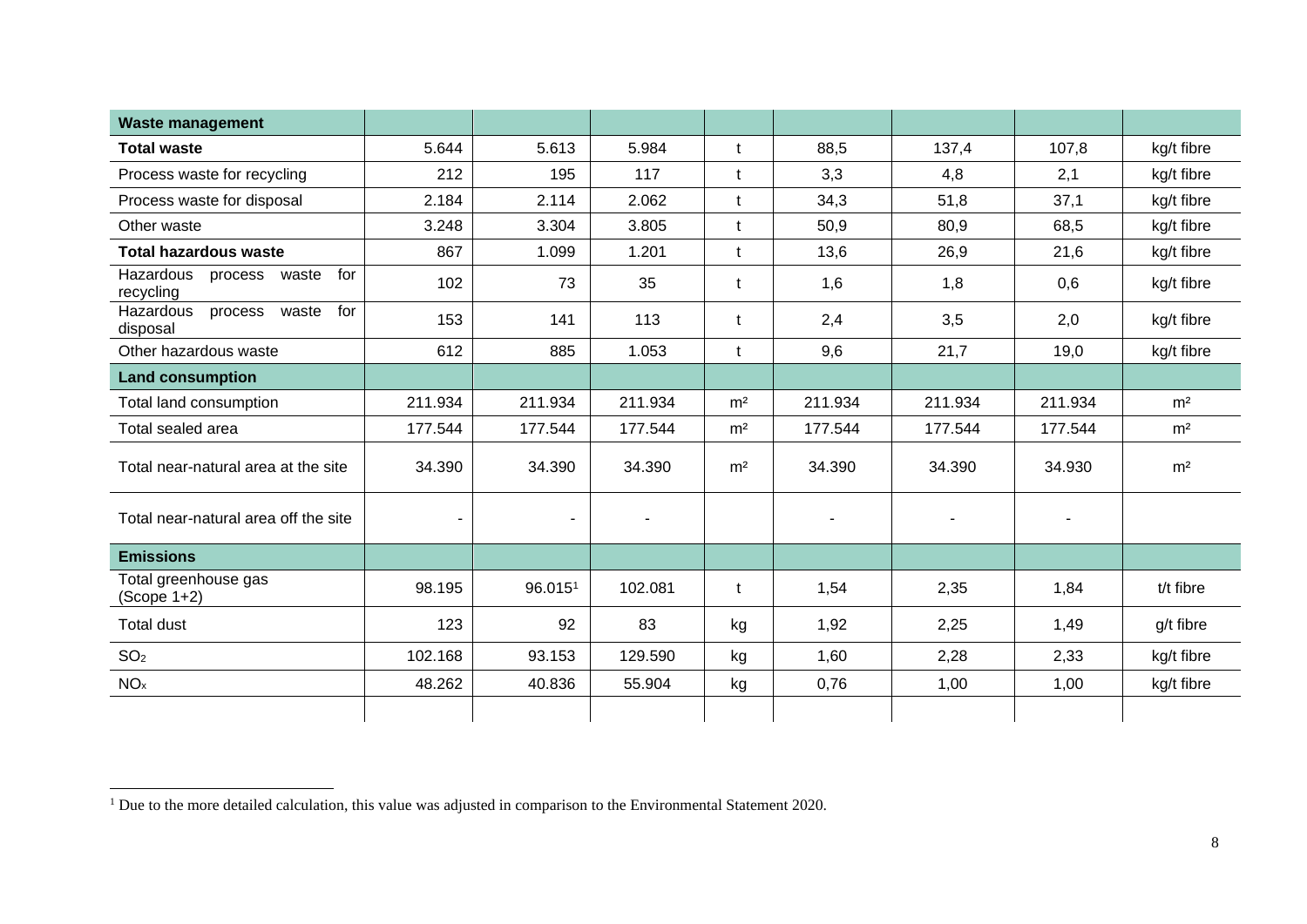# <span id="page-9-0"></span>5 Environmental goals

With EMAS, we commit ourselves to doing what is already anchored in our business strategy: to further optimize our environmental performance. Our environmental program covers the greatest environmental aspects and includes measures in all areas of our plant.



#### <span id="page-9-1"></span>**Water**

| <b>Target</b>                               |                                                                                | <b>Activities</b>                                                         | 21 | 22 | 23 | <b>Status</b> | <b>Status November 2021</b>                                                                        | <b>Responsibility</b>       |
|---------------------------------------------|--------------------------------------------------------------------------------|---------------------------------------------------------------------------|----|----|----|---------------|----------------------------------------------------------------------------------------------------|-----------------------------|
| Qualitative                                 | Quantitative                                                                   |                                                                           |    |    |    |               |                                                                                                    |                             |
|                                             | Savings of<br>compressed air<br>(energy relevant)                              | Conversion of the<br>flotation plant                                      | X  | X  |    |               | One plant implemented, currently<br>examining whether project should be<br>continued.              | <b>Environmental plants</b> |
| Guarantee<br>for safe<br>plant<br>operation | Saving of<br>compressor air<br>and thus energy<br>savings (energy<br>relevant) | Automatic return<br>of sludge from<br>post-clarification<br>to activation | X  |    |    |               | Currently under reconstruction,<br>completion by the end of the year.                              | Environmental plants        |
| Homogenizi<br>ng the<br>inflow loads        |                                                                                | Integration of the<br>BHR 1 as an<br>upstream<br>expansion tank           |    | X  |    |               | Concept in place, further<br>conceptualisation planned in 2022,<br>implementation expected in 2023 | Environmental plants        |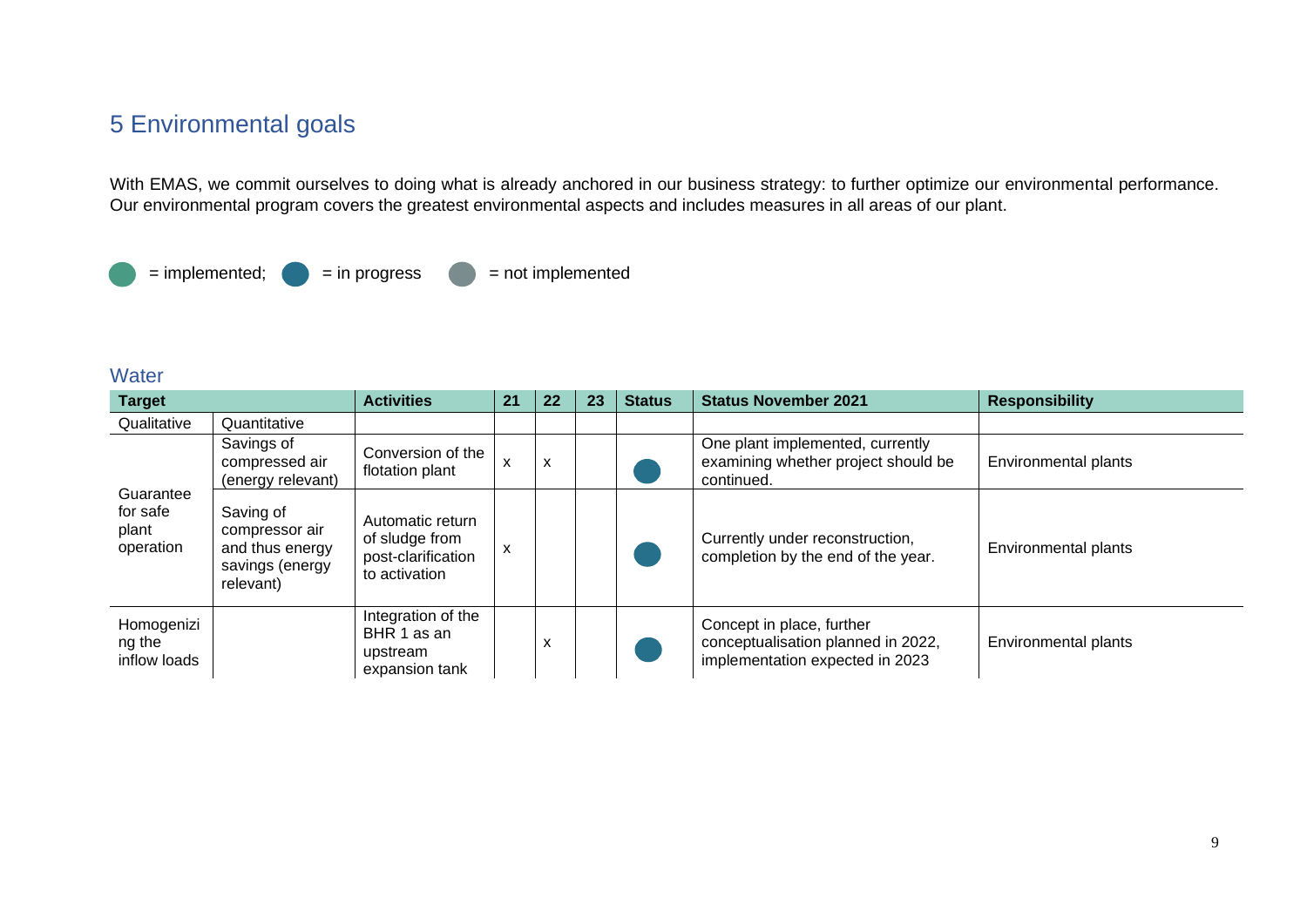<span id="page-10-0"></span>Air

| <b>Target</b>                          |                                                         | <b>Activities</b>                                                                                                                                   | 21     | 22     | 23 | <b>Unit</b>                          | <b>Status</b> | <b>Status November 2021</b>                                                                                                             | <b>Responsibility</b> |
|----------------------------------------|---------------------------------------------------------|-----------------------------------------------------------------------------------------------------------------------------------------------------|--------|--------|----|--------------------------------------|---------------|-----------------------------------------------------------------------------------------------------------------------------------------|-----------------------|
| Qualitative                            | Quantitative                                            |                                                                                                                                                     |        |        |    |                                      |               |                                                                                                                                         |                       |
|                                        | <b>Reduction</b><br>of specific<br>sulphur<br>emissions | tow extraction at<br>the spinning<br>lines and then<br>transfer to the<br>CS <sub>2</sub> recovery<br>plant                                         | $-0,8$ | $-1$   |    | [kg S/t<br>fibre]                    |               | With the exception of one<br>spinning line, all tow<br>extractor units now feed into<br>the CS2 recovery plant.                         |                       |
|                                        | Reduction<br>of                                         | Discharge of<br>defined<br>individual                                                                                                               |        | $-55$  |    | Annual<br>average:<br>[ $\mu$ g/Nm3] |               | In the meantime, all washing<br>sectors have now feed into                                                                              |                       |
|                                        | immissions<br>values CS2                                | sources<br>(washing<br>sectors) into the<br>viscose stack<br>and thus                                                                               |        | $-233$ |    | Daily<br>average:<br>[ $\mu$ g/Nm3]  |               | the viscose stack. In the<br>coming years, dispersion<br>calculations for the relevant<br>substance parameters and<br>for odour will be | Spinning area         |
|                                        | <b>Reduction</b><br>of odour<br>hour<br>frequency       | improvement of<br>discharge<br>conditions                                                                                                           |        | $-5$   |    | [%/a]                                |               | commissioned.                                                                                                                           |                       |
| Improved<br>measurement<br>acquisition |                                                         | Installation of an<br>emissions<br>evaluator as well<br>as with extended<br>monitoring<br>spectrum for the<br>parameters CS <sub>2</sub><br>and COS |        | X      |    |                                      |               | The emission evaluation<br>computer was installed and<br>has been successfully in<br>operation since 01.07.21.                          |                       |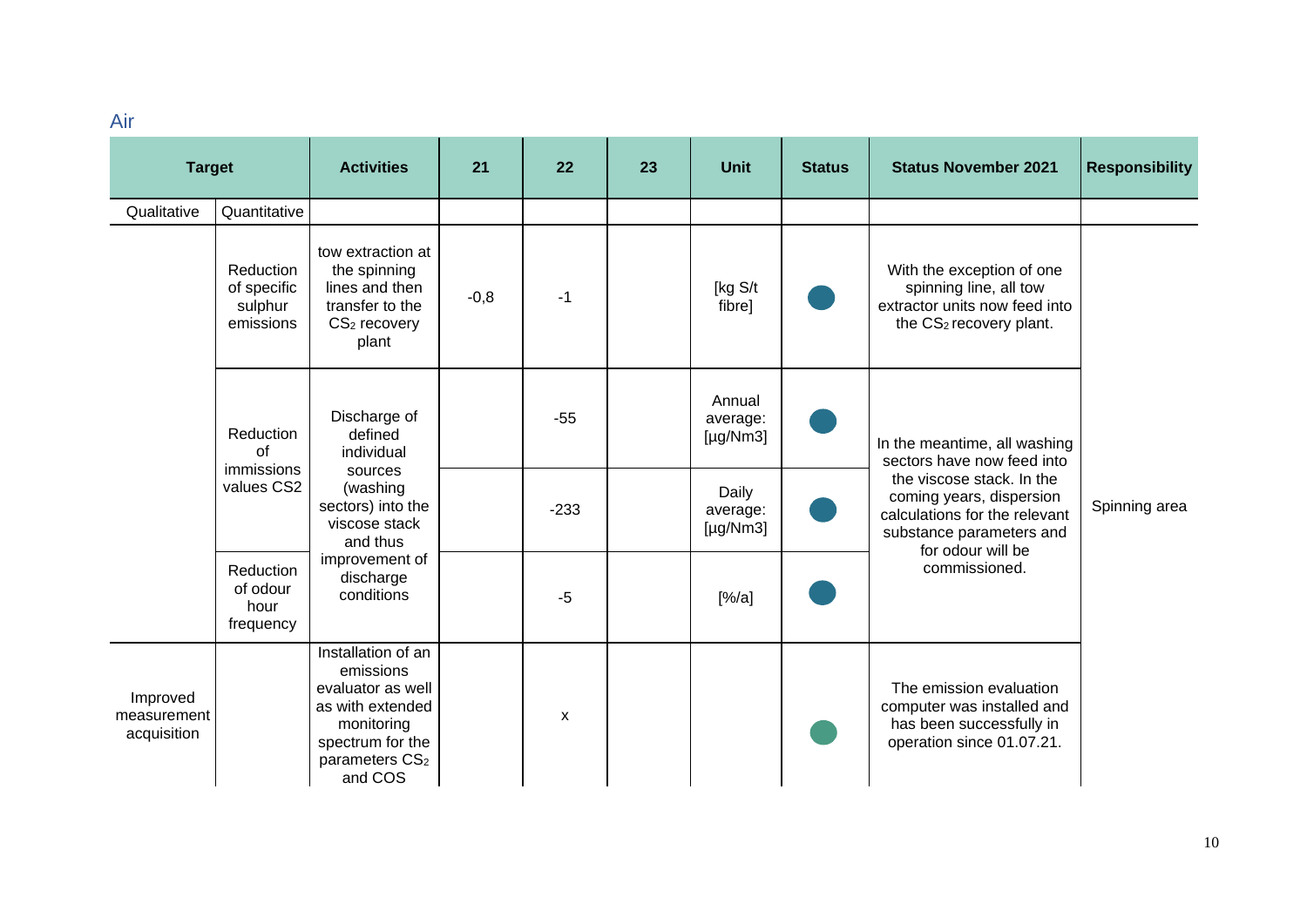# <span id="page-11-0"></span>Noise

| <b>Target</b>                            | <b>Activities</b>                                                                                                                                                                                                         | 21 | 22             | 23 | <b>Unit</b> | <b>Status</b> | <b>Status November 2021</b>                                                              | <b>Responsibility</b> |
|------------------------------------------|---------------------------------------------------------------------------------------------------------------------------------------------------------------------------------------------------------------------------|----|----------------|----|-------------|---------------|------------------------------------------------------------------------------------------|-----------------------|
| Reduction of<br>immissions               | Performance of immissions<br>measurements at the relevant<br>receptor points to verify the<br>measures taken so far under the<br>noise remediation programme<br>(reference: specifications from<br>subsequent injunction) | X  |                |    | dB(A)       |               | Postponed to 2022/23 when the<br>construction work in the spinning<br>area is completed. | <b>HSE</b>            |
| Reduction of<br>immission<br>guide value | Installation of silencers in the<br>viscose stack to reduce the sound<br>level in connection with further<br>measures on the spinning area<br>roof                                                                        |    | $(-6) - (-13)$ |    | dB(A)       |               | The project is successfully<br>implemented.                                              | Technology            |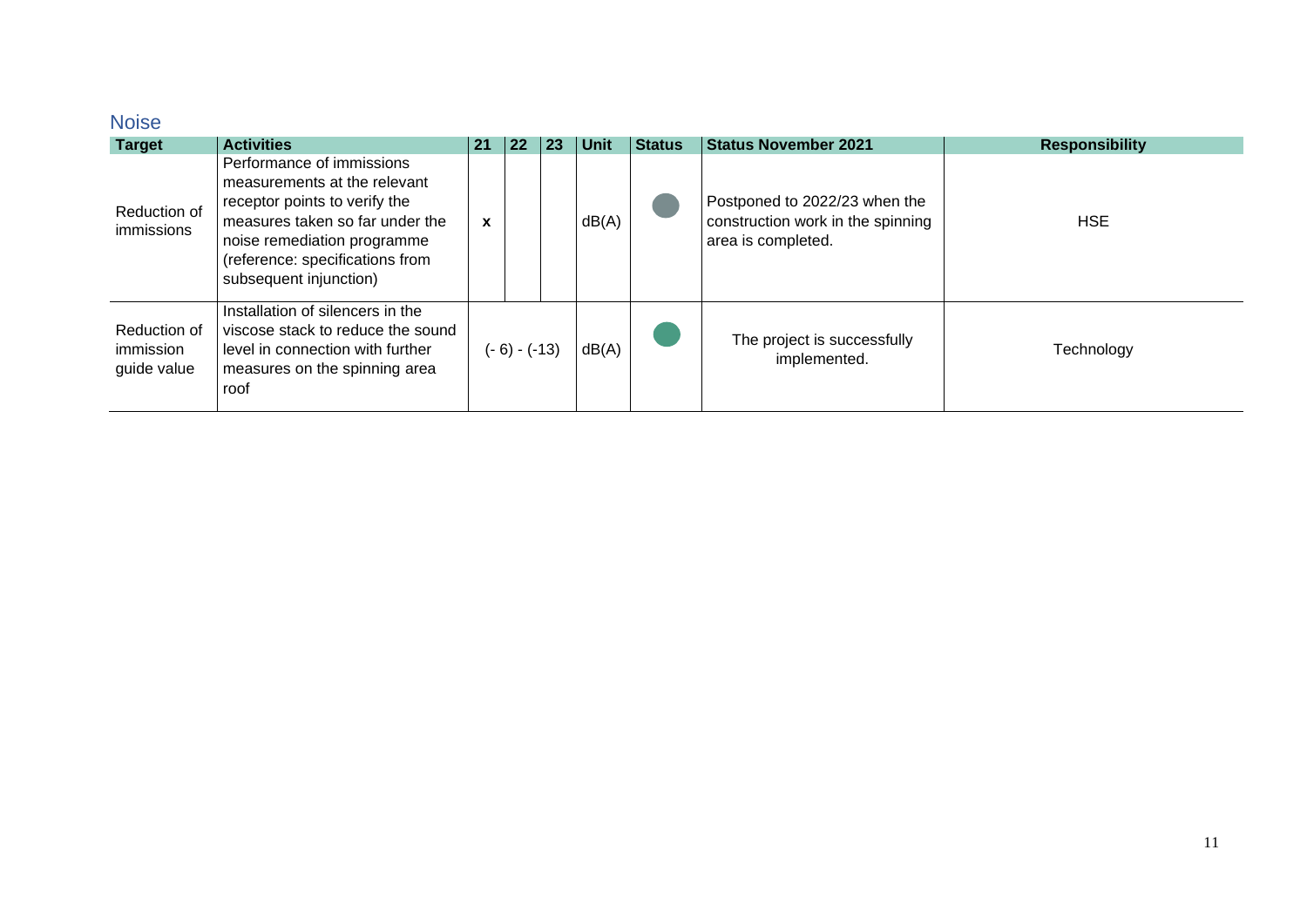# <span id="page-12-0"></span>Waste management

| Tarqet                               | <b>Activities</b>                                                                               | $21 \mid 22 \mid$ | -23 | <b>Status</b> | <b>Status November 2021</b>                                                        | <b>Responsibility</b>            |
|--------------------------------------|-------------------------------------------------------------------------------------------------|-------------------|-----|---------------|------------------------------------------------------------------------------------|----------------------------------|
| Improvement of<br>operational safety | Feasibility study for the<br>addition of fractions with<br>high calorific value such as<br>wood |                   |     |               | Trial operation with extensive emission measurements<br>planned for December 2021. | HSE/environmental<br>facilitiesn |

# <span id="page-12-1"></span>**Energy**

| <b>Target</b>                                                     | <b>Activities</b>                                                                                                                          | 21     | 22     | 23 | <b>Unit</b>            | <b>Status</b> | <b>Status November 2021</b>                                                                                                                                                                                                                                                                                                     | <b>Responsibility</b>           |
|-------------------------------------------------------------------|--------------------------------------------------------------------------------------------------------------------------------------------|--------|--------|----|------------------------|---------------|---------------------------------------------------------------------------------------------------------------------------------------------------------------------------------------------------------------------------------------------------------------------------------------------------------------------------------|---------------------------------|
| Increasing the<br>proportion of<br>CO2- free energy<br>production | Feasibility study for erection<br>of a 300 kWp PV plant as a<br>basis for operational<br>implementation                                    | X      |        |    |                        |               | Technical possibility checked. Quotations<br>requested.                                                                                                                                                                                                                                                                         | HSE/Energy<br>department        |
|                                                                   | Potential analysis for<br>optimized energy<br>generation and utilization                                                                   | X      |        |    |                        |               | Against the background of the requirements of<br>the Green Deal and the changed energy<br>sector, studies on the reorientation of the<br>energy supply will be in the foreground in the<br>coming years. Specifically, the focus will be on<br>how the previous primary fuel, natural gas, can<br>be replaced and supplemented. | <b>HSE/Energy</b><br>department |
| Reduction of<br>primary energy<br>consumption                     | Continuous improvement<br>process from energy<br>management as the sum of<br>all energy projects                                           | $-1$   | $-1$   | -1 | [%]                    |               | In 2020, a reduction of 1.1% was achieved<br>through energy saving projects.                                                                                                                                                                                                                                                    | Technology / facilities         |
|                                                                   | Installation of an<br>Alphameter for better air<br>utilization and thus for more<br>energy-efficient operation<br>of the compressor units. | $-9,6$ | $-9,6$ |    | [t CO <sub>2</sub> /a] |               | The project is successfully implemented.                                                                                                                                                                                                                                                                                        | Envionmental plants             |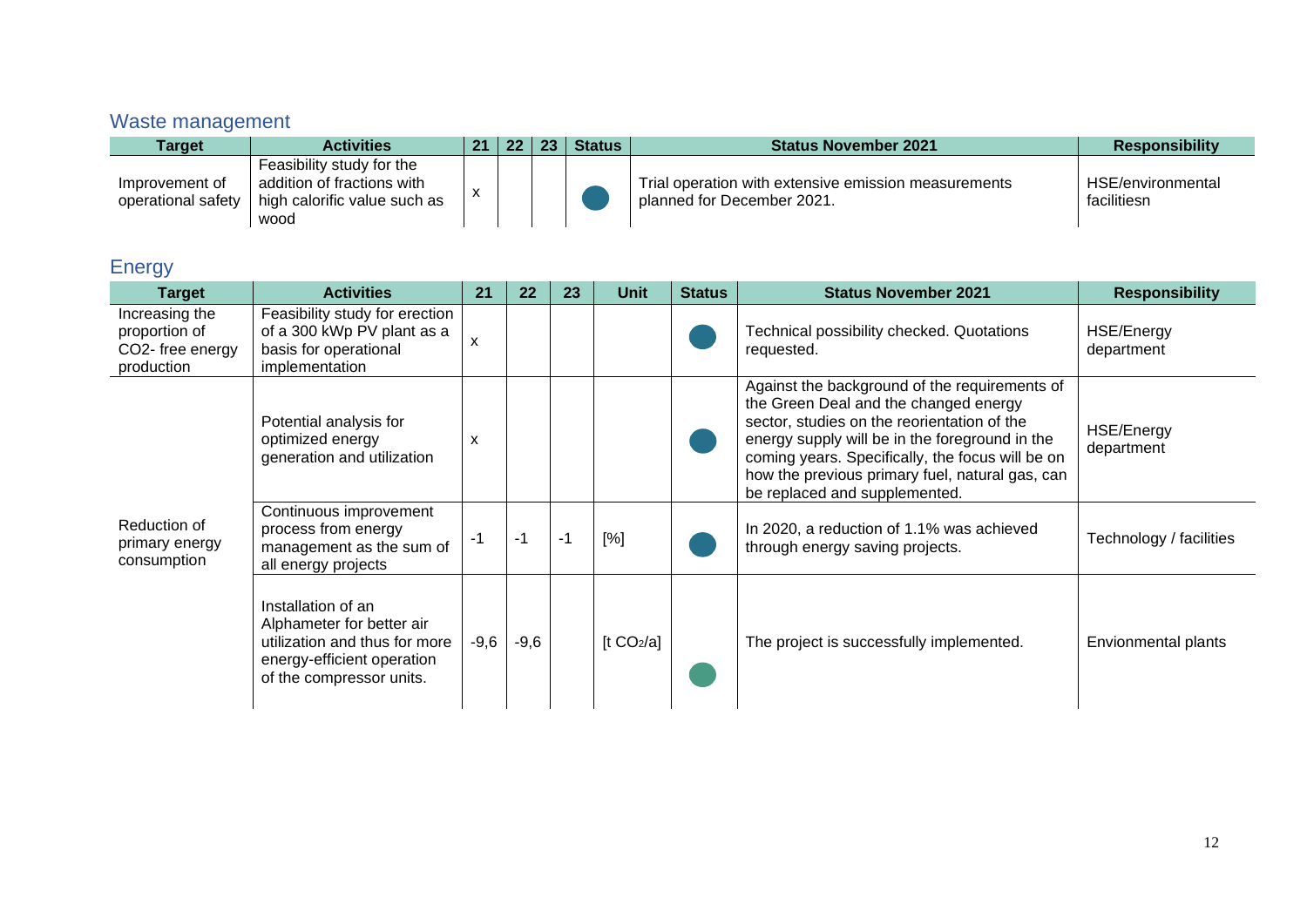### <span id="page-13-0"></span>**Sustainability**

With the various measures to be implemented within the framework of the environmental programme, we aim to improve our environmental performance.

| <b>Target</b>                                                                           | <b>Activities</b>                                                                                                         | 21 | 22 | 23 | <b>Status</b> | <b>Status November 2021</b>                                                                                                                                                                                                                                                                                                                                                                                                                                                       | <b>Responsibility</b>                 |
|-----------------------------------------------------------------------------------------|---------------------------------------------------------------------------------------------------------------------------|----|----|----|---------------|-----------------------------------------------------------------------------------------------------------------------------------------------------------------------------------------------------------------------------------------------------------------------------------------------------------------------------------------------------------------------------------------------------------------------------------------------------------------------------------|---------------------------------------|
| Biodegradabilit<br>y tests<br>according to<br><b>OECD 301 B</b>                         | Proof of biodegradability of<br>viscose fibres under maritime<br>conditions according to<br><b>OECD 301 B</b>             | X  |    |    |               | During 2021, the fibres, Olea, Galaxy and Bramante were<br>successfully tested according to OECD 301 B.<br>The objective for 2022 is to extend the scope of the test to the<br>DIN ISO methods (for all compartments).                                                                                                                                                                                                                                                            | HSE/quality<br>assurance              |
| Annual capture<br>of 10 t of CO2<br>per hectare<br>with a humus<br>build-up of 0.2<br>% | Project sponsorship for<br>humus build-up programmes<br>in agriculture to capture CO2                                     | X  | X  |    |               | Kelheim Fibres continues to be involved in the local project<br>developments. A further concretisation of the participation or the<br>targets has not yet taken place.                                                                                                                                                                                                                                                                                                            | Management                            |
| Sustainable<br>cultivation with<br>sustainable<br>materials                             | Project cooperations with<br>regional farmers using<br>biodegradable viscose<br>products in hop and tomato<br>cultivation | X  | X  |    |               | Phase: Review of technical and economic feasibility /<br>$\bullet$<br>practicability<br>Talks with regional hop growers / farmers<br>$\bullet$<br>Internal internship (Bachelor) to explore possibilities for<br>$\bullet$<br>viscose fibre use in plant cultivation and agriculture as<br>well as urban farming<br>Exchange with commercial suppliers of plant cultivation<br>$\bullet$<br>products (e.g. string) to clarify the potential for replacing<br>synthetic solutions. | <b>New Business</b><br>Development    |
| Creating the<br>basis for further<br>energy projects                                    | Creation of a multi-stage<br>carbon footprint / corporate<br>footprint as a basis for further<br>energy projects          | X  |    |    |               | Carbon Footprint, sources and values are still being specified and<br>interpreted. In 2020, an external calculation was still used. From<br>2021, an internal calculation with clearly detailed limits and<br>gradations is planned. The result of the calculation will then also<br>make it possible to set targets.                                                                                                                                                             | <b>HSE</b>                            |
| Enforcement of<br>Circular<br>Economy                                                   | Feasibility study on the use<br>of alternative pulps                                                                      | X  | X  |    |               | LOI signed with Renewcell. Goal: large-scale production<br>$\bullet$<br>of high-quality viscose fibres from up to 10,000 tonnes of<br>the 100% textile recyclate Circulose® per year.<br>Screening of possible other alternative raw materials.<br>$\bullet$                                                                                                                                                                                                                      | Fibre &<br>Application<br>Development |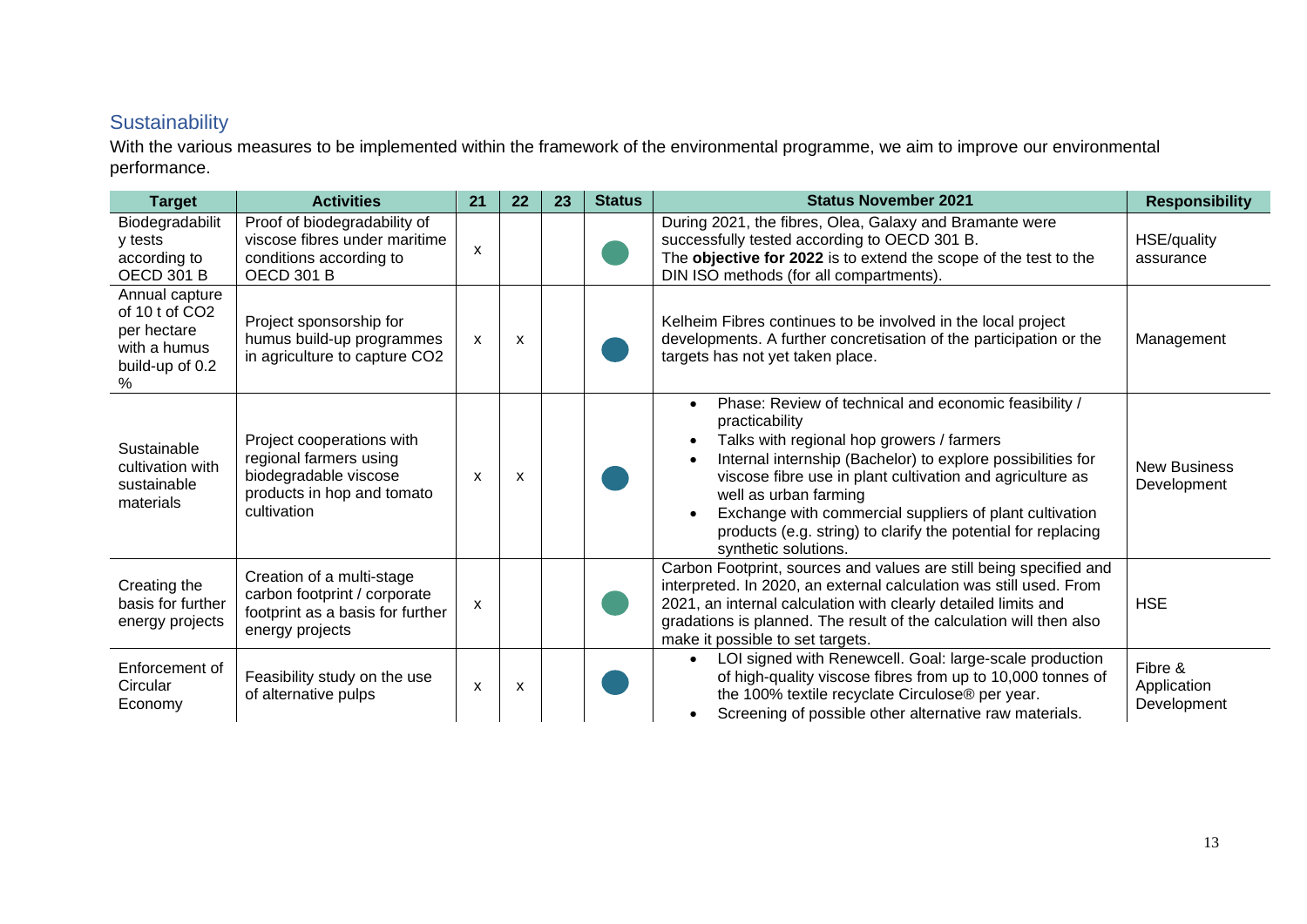| <b>Target</b>                                                                                                                                                                 | <b>Activities</b>                                                                                                                                                                                                                                                                                                             | 21                        | 22 | 23                        | <b>Status</b> | <b>Status November 2021</b>                                                                                                                                                                                                                                                                                                                                                                                                                                                                                                                                                                                                                                                                                | <b>Responsibility</b>              |
|-------------------------------------------------------------------------------------------------------------------------------------------------------------------------------|-------------------------------------------------------------------------------------------------------------------------------------------------------------------------------------------------------------------------------------------------------------------------------------------------------------------------------|---------------------------|----|---------------------------|---------------|------------------------------------------------------------------------------------------------------------------------------------------------------------------------------------------------------------------------------------------------------------------------------------------------------------------------------------------------------------------------------------------------------------------------------------------------------------------------------------------------------------------------------------------------------------------------------------------------------------------------------------------------------------------------------------------------------------|------------------------------------|
| Plastic<br>reduction,<br>materials from<br>renewable<br>resources                                                                                                             | Project Femcare -<br>development of sustainable<br>feminine hygiene products                                                                                                                                                                                                                                                  | $\boldsymbol{\mathsf{x}}$ | X  |                           |               | Phase: Incorporation of the fibres into end products.<br>$\bullet$<br>Product development (commercial end-products together<br>$\bullet$<br>with end-product manufacturers (established players and<br>start-ups)) in the area of single-use (sanitary napkins,<br>panty liners, tampons) and reusable products (menstrual<br>underwear).<br>Target for single-use products: Replacement of<br>$\bullet$<br>petroleum-based fibre solutions by biodegradable / bio-<br>based special viscose fibres with comparable<br>performance of the end product.<br>Goal for reusable products: Textile solution for multiple<br>$\bullet$<br>use with high performance to further increase<br>sustainability values | <b>New Business</b><br>Development |
| Tracing of<br>sustainable<br>textiles through<br>viscose marker<br>fibres                                                                                                     | Go-to-market activities for<br>viscose fibres with<br>incorporated marker<br>pigments for the<br>representation of traceable<br>supply chains (block chain)<br>for the unequivocal<br>identification of sustainable<br>solutions and identification of<br>product compositions for a<br>meaningful feed to circular<br>loops. | $\boldsymbol{\mathsf{x}}$ | X  | $\boldsymbol{\mathsf{x}}$ |               | New target 2021                                                                                                                                                                                                                                                                                                                                                                                                                                                                                                                                                                                                                                                                                            | <b>New Business</b><br>Development |
| Use of<br>alternative /<br>cellulosic raw<br>materials (other<br>than wood) to<br>diversify the<br>raw material<br>landscape and<br>presentation of<br>circular<br>approaches | Screening of cellulose-<br>containing raw materials with<br>regard to their applicability in<br>the viscose fibre process<br>(feasibility study on a<br>laboratory scale) (e.g. food<br>waste, recovered cellulose<br>from textile recycling,<br>agricultural by- / waste<br>products).                                       | $\mathsf{x}$              | X  | $\boldsymbol{\mathsf{x}}$ |               | New target 2021                                                                                                                                                                                                                                                                                                                                                                                                                                                                                                                                                                                                                                                                                            | <b>New Business</b><br>Development |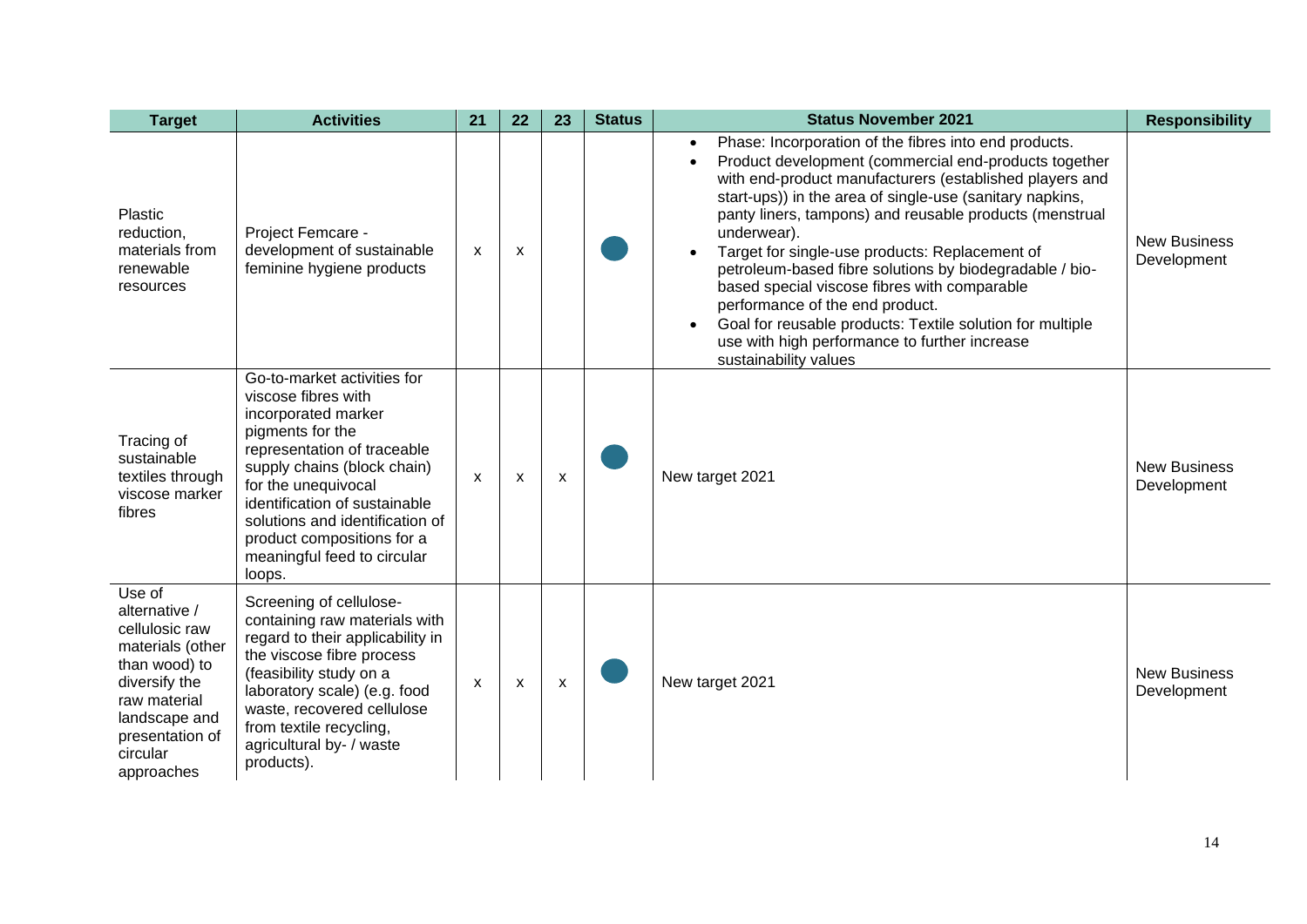### <span id="page-15-0"></span>**Consumption**

|                            |                                        |       | <b>Target</b> |       |       | <b>State</b>    |                                             |  |
|----------------------------|----------------------------------------|-------|---------------|-------|-------|-----------------|---------------------------------------------|--|
| <b>Target</b>              | <b>Substance</b>                       | 19    | 20            | 21    | 22    | 20              | <b>Unit</b>                                 |  |
| Progress of the<br>process | Pulp                                   | 1,038 | 1,031         | 1,025 | 1,025 | 1,033           | [t pulp/t fibre]                            |  |
| Progress of the<br>process | Sodium hydroxide solution <sup>2</sup> | 0,519 | 0,514         | 0,52  | 0,52  | 0,516           | [t NaOH/t fibre]                            |  |
| Progress of the<br>process | Sulphuric acid <sup>3</sup>            | 0,752 | 0,747         | 0,75  | 0,75  | 0,753           | [t H <sub>2</sub> SO <sub>4</sub> /t fibre] |  |
| Progress of the<br>process | Zinc sulfate                           | 6,2   | 5,7           | 5,7   | 5,7   | 5,71            | [kg ZnSO <sub>4</sub> /t fibre]             |  |
| Progress of the<br>process | Carbon disulphide                      | 91,4  | 87            | 87    | 87    | 86              | [kg CS2/t fibre]                            |  |
| Progress of the<br>process | Process water consumption              | 42    | 42            | 45    | 43    | 50 <sup>4</sup> | [m <sup>3</sup> water/t fibre]              |  |

### <span id="page-15-1"></span>**Generation**

|                  |                                         |      |      | Target |           | <b>State</b> |                                              |
|------------------|-----------------------------------------|------|------|--------|-----------|--------------|----------------------------------------------|
| <b>Substance</b> | <b>Activities</b>                       | 19   | 20   | 21     | nn.<br>LL | 20           | <b>Unit</b>                                  |
| Sodium sulphate  | Increased evaporation from drawing bath | 0,55 | 0,57 | 0,57   | 0,58      | 0,56         | [t Na <sub>2</sub> SO <sub>4</sub> /t fibre] |

 $2$  In terms of the consumption factor for caustic soda, all technical possibilities for further improvement are currently exhausted. The goal is therefore to maintain this high level.

<sup>&</sup>lt;sup>3</sup> In terms of the consumption factor for sulphuric acid, all technical possibilities for further improvement are currently exhausted. The goal is therefore to maintain this high level. <sup>4</sup> The production mix - consisting of hygiene and textile fibres - has shifted towards a greater share of hygiene fibres in 2020. As hygiene fibres require a higher degree of purity, water consumption has increased.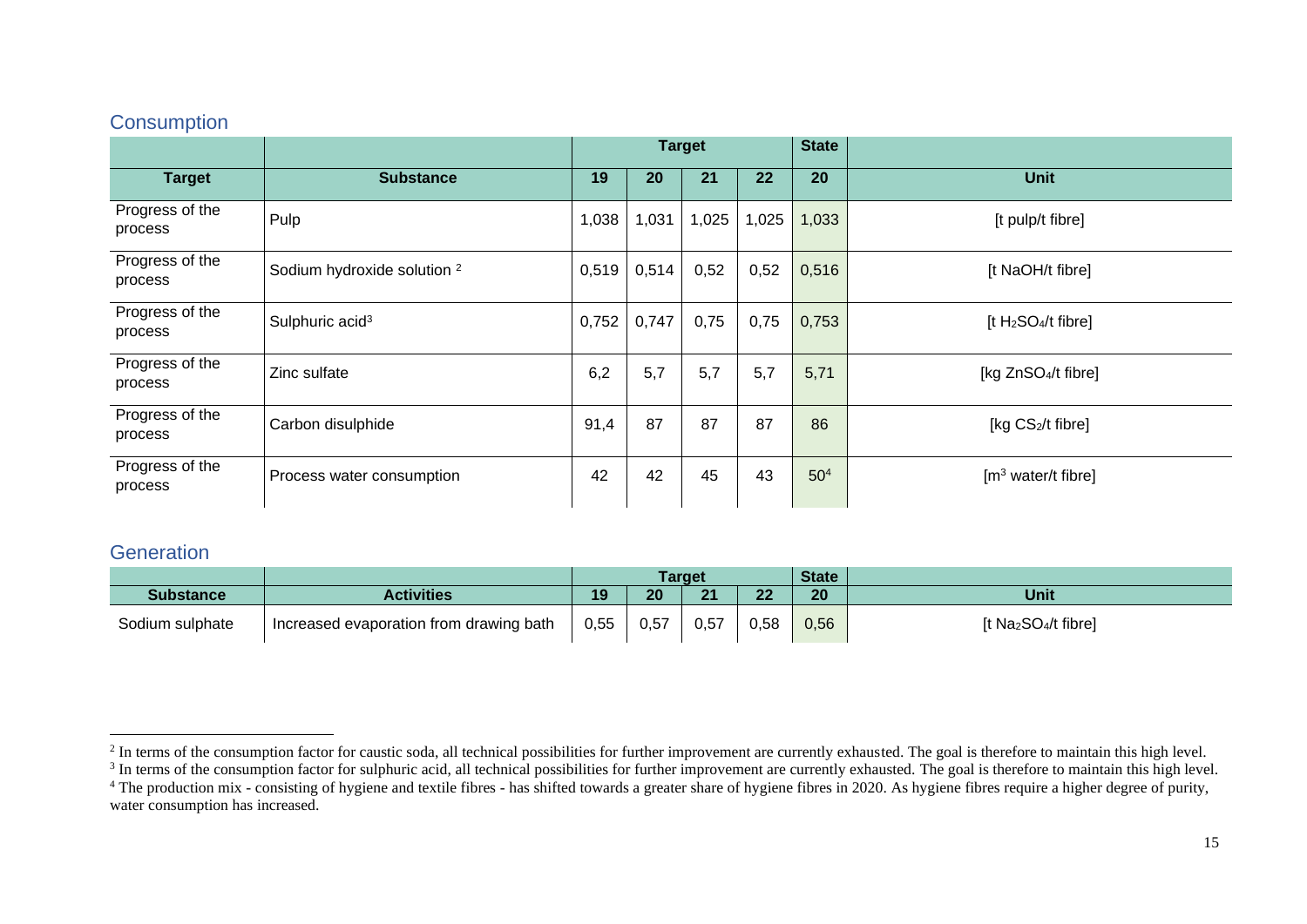### <span id="page-16-0"></span>Emissions

|                   | <b>Target</b> |      |      |      | <b>State</b> |                  |
|-------------------|---------------|------|------|------|--------------|------------------|
| <b>Substance</b>  | 19            | 20   | 21   | 22   | 20           | <b>Unit</b>      |
| Sulphur emissions | 6,9           | 6,4  | 6,1  | 6    | 5,97         | [kg S/t fibre]   |
| <b>CSB</b>        | 4,8           | 5,57 | 5    | 5    | 5,52         | [kg CSB/t fibre] |
| Zinc              | 0,16          | 0,17 | 0,15 | 0,15 | 0,177        | [kg Zn/t fibre]  |

### <span id="page-16-1"></span>Immissions

|                               | <b>Target</b> |    |    |    | <b>State</b> |                                                   |
|-------------------------------|---------------|----|----|----|--------------|---------------------------------------------------|
| <b>Substance</b>              | 19            | 20 | 21 | 22 | 20           | <b>Unit</b>                                       |
| CS <sub>2</sub>               | 80            | 75 | 75 | 25 | 75           | Annual mean value:<br>[ $\mu$ g/Nm <sup>3</sup> ] |
| Frequency of odour immissions | 19            | 18 | 18 | 14 | 18           | [%/a]                                             |